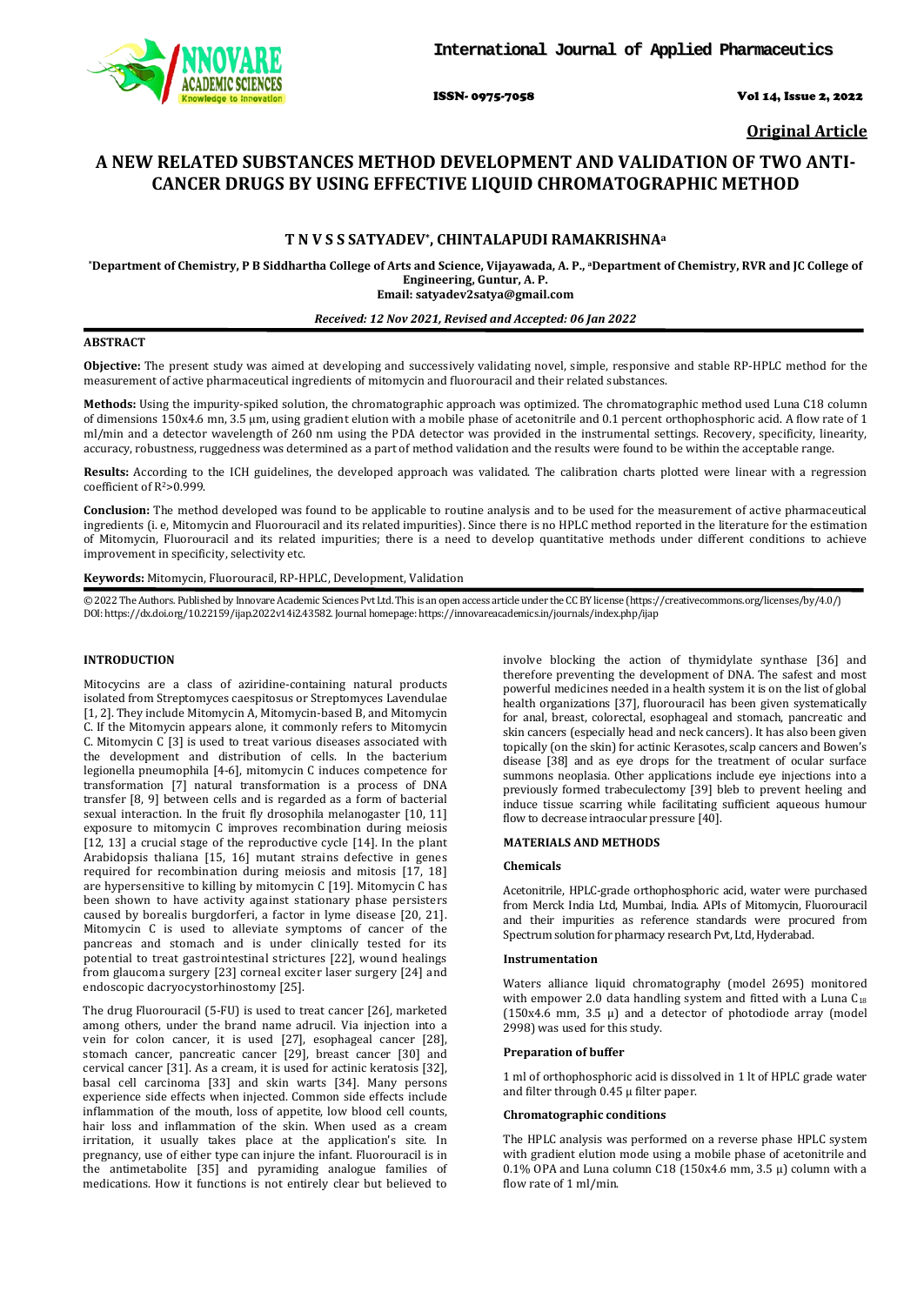

**Fig. 1: Chemical structures of (A) Mitomycin (B) Mitomycin impurity-A (C) Mitomycin impurity-B (D) Fluorouracil (E) Fluorouracil Impurity-A and (F) Fluorouracil impurity-B**

**Table 1: Gradient programmed**

| Time (min) | Acetonitrile | <b>Buffer</b> |
|------------|--------------|---------------|
|            | 30           | 70            |
|            | 50           | 50            |
| 10         | 80           | 20            |
| 12         | 30           | 70            |
| 18         | 30           | 70            |

Till today there are no HPLC methods reported in the literature, So, it has more interested to develop a novel and reliable HPLC strategy for the establishment of Mitomycin, Fluorouracil and their related impurities.

### **Diluents**

Mobile phase was used as a diluent.

# **Preparation of regular stock solution**

Accurately weighed and transfer 100 mg of Mitomycin, 50 mg of Fluorouracil working standards into a 100 ml clean dry volumetric flask and diluent was added and sonicated to dissolve it completely and made volume up to the mark with the same solvent. 1 ml of the above solution was taken into 10 ml volumetric flask and made up to the mark with diluents.

#### **Impurities stock solutions**

Accurately weighed and transferred5 mg of impurity-A and impurity-B of mitomycin and impurity-A and impurity-B of Fluorouracil working standards into a 100 ml clean dry volumetric flask and diluent was added and sonicated to dissolve completely and made volume up to the mark with the same solvent. 1 ml of the above solution was taken into 10 ml volumetric flask and volume was made up to the mark with diluents.

#### **Preparation of the standard solution**

Pipetted 5 ml of the above standard stock solution and 5 ml of impurities stock solution into a 50 ml volumetric flask and diluted up to the mark with diluent.

# **Validation procedure**

The analytical parameters [41-45] such as system suitability, precision, specificity, accuracy, linearity, robustness, LOD, LOQ, forced degradation and stability were validated according to ICH Q2 (R1) guidelines [46].

#### **System suitability**

System suitability parameters have been calculated to check the performance of the system. The parameters can be measured and found to be within the limit, including USP plate count, USP tailing, and percent RSD.

#### **Specificity**

The capacity to test the analyte unequivocally in the presence of other elements, such as impurities, Excitements that might be assumed in order to be present in the sample solution and norm solution, is specificity. It was tested by analyzing the blank sample and the samples spiked with fluorouracil and mitomycin.

# **Accuracy**

Accuracy is the closeness to the true value of the test results produced by the process. The recovery trials were tested at three separate concentration levels. A minimum of three injections were given at each stage, measuring the amount of the drug present, the percentage of recovery and the associated standard deviation.

# **Precision**

The degree of agreement among individual test results is the precision of analytical process. It was analyzed through multiple sampling analysis of a homogeneous sample in terms of repeatability, intraday and inter-day variations, the accuracy of the current system was evaluated. The sample was analysed at various time intervals on the same day as well as on different days.

# **Linearity**

The linearity of the analytical approach is its capacity to generate outcomes within a definite scope. Peak area was directly proportional to the analytes concentration in the sample for the evaluation of the linearity spectrum; six series of standard solutions were chosen. Using the peak area versus the concentration of standard solution, the calibration curve was plotted and the regression equations were measured. The system of least squares was used to measure the slope, coefficient and intercept of correlation.

# **LOD and LOQ**

LOD is the smallest analyte quantity in the sample that sample that can be identified, LOQ is the smallest analyte quantity in the sample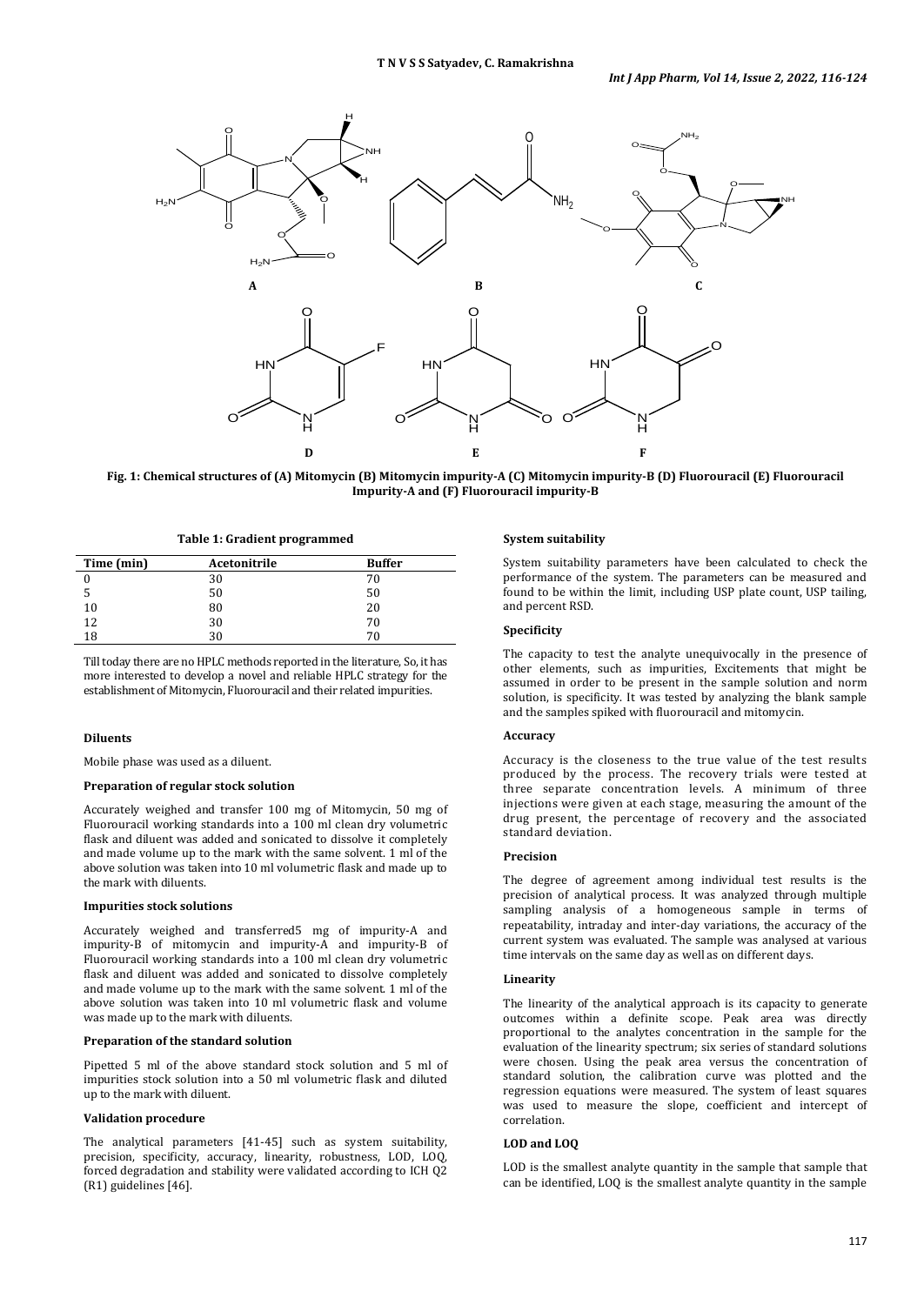which can be calculated with reasonable precision and accuracy. On the basis of calibration curves, LOD and LOQ were separately computed. LOD and LOQ were determined according to ICH guidelines as 3.3s/n and 10 s/n, respectively, where s/n indicates the ratio of signal to noise.

#### **Robustness**

The robustness of an analytical procedure is a measure of its ability to remain unaffected by small but deliberate changes in method parameters of the system and provide an indication of its reliability during regular use. The robustness analysis was carried out by injecting the standard solution into the HPLC system and adjusting the flow rate (±0.2 ml/min), organic step (±percent) of chromatographic conditions. By evaluating the affect of the changed parameters, the separation factor, retention time and peak asymmetry were determined.

# **Forced degradation**

Stress degradation should be no interference between the peaks obtained for a chromatogram of preparations. According to ICH guidelines, stress degradation studies were conducted. The peaks of degradation should be well apart from each other and the resolution between the peaks should be at least 2.0 and the peak purity of the principal peaks shall pass. Forced degradation experiments were conducted to obtain the degradation of about 20 percent by various types of stress conditions.

#### **RESULTS AND DISCUSSION**

The main analytical challenge during development of a new method was to separate active pharma ingredients from their impurities. In order to provide a good performance the chromatographic conditions were optimized.

# **Method optimization**

To optimize the chromatographic conditions, different ratios of phosphate buffer and the acetonitrile in the mobile phase with isocratic and gradient mode was tested. However the mobile phase composition was modified at each trial to enhance the resolution and also to achieve acceptable retention times. Finally 0.1% OPA buffer and acetonitrile with gradient elution was selected because it results in a greater response of active pharmacy ingredient and their impurities. During the optimization of the method various stationary phases such as  $C_8$ ,  $C_{18}$  phenyl and amino columns were tested [47]. From these trials the peak shapes were relatively good with a column of Luna  $C_{18}$  150x4.6 mm, 3.5  $\mu$  with a PDA detector. The mobile phase flow rate has been done at 260 nm in order to obtain enough sensitivity. By using the above conditions, we get retention times of mitomycin and fluorouracil were about 2.984 and 10.383 min with a tailing factor of 1.05 and 1.03. The retention times of mitomycin impurity-A and impurity-B were impurities of 3.717, 4.770 min and the fluorouracil impurity-A and impurity-B were 5.800, 10.941 min, respectively. The number of theoretical plates for mitomycin and fluorouracil were 3102, 48107, which indicate the column's successful output the % RSD for six replicate injections was around 0.94% the proposed approach suggests that it is extremely precise. According to ICH guidelines, the method established was validated.

### **Method validation**

The optimized RP-HPLC validated method [48] according to ICH guidelines in terms of system suitability, linearity, consistency, precision and robustness.

# **System suitability**

Device suitability parameters have been assessed, such as USP plate count, USP tailing and percent RSD.

#### **Table 2: Results of system suitability**

| Suitability parameter | Acceptance criteria | Mitomvcin |         | <b>Fluorouracil</b> |         |
|-----------------------|---------------------|-----------|---------|---------------------|---------|
|                       |                     | Mean      | Std dev | Mean                | Std dev |
| USP Plate count       | <b>NLT 2000</b>     | 3451      | 30.956  | 47555               | 385.738 |
| USP Tailing           | NMT 2.0             | 1.04      | 0.010   | 1.04                | 0.005   |
| USP Resolution        | <b>NMT 2.0</b>      |           |         | 13.35               | 0.193   |

 $(n=6)$ 



**Fig. 2: Chromatogram of system suitability**

# **Specificity**

According to the test method placebo, sample and standard solutions were analyzed individually to examine the interference. The below fig. shows that the active ingredients were well separated from blank and their excipients and there was no interference of placebo with the principal peak. Hence the method is specific.

# **Linearity**

The area of the linearity peak versus different concentrations has been evaluated for mitomycin, fluorouracil and their related substances. The test solutions are prepared for related substance method from impurity stock solution at various concentration levels. The spectrum of linearity has been found to be 10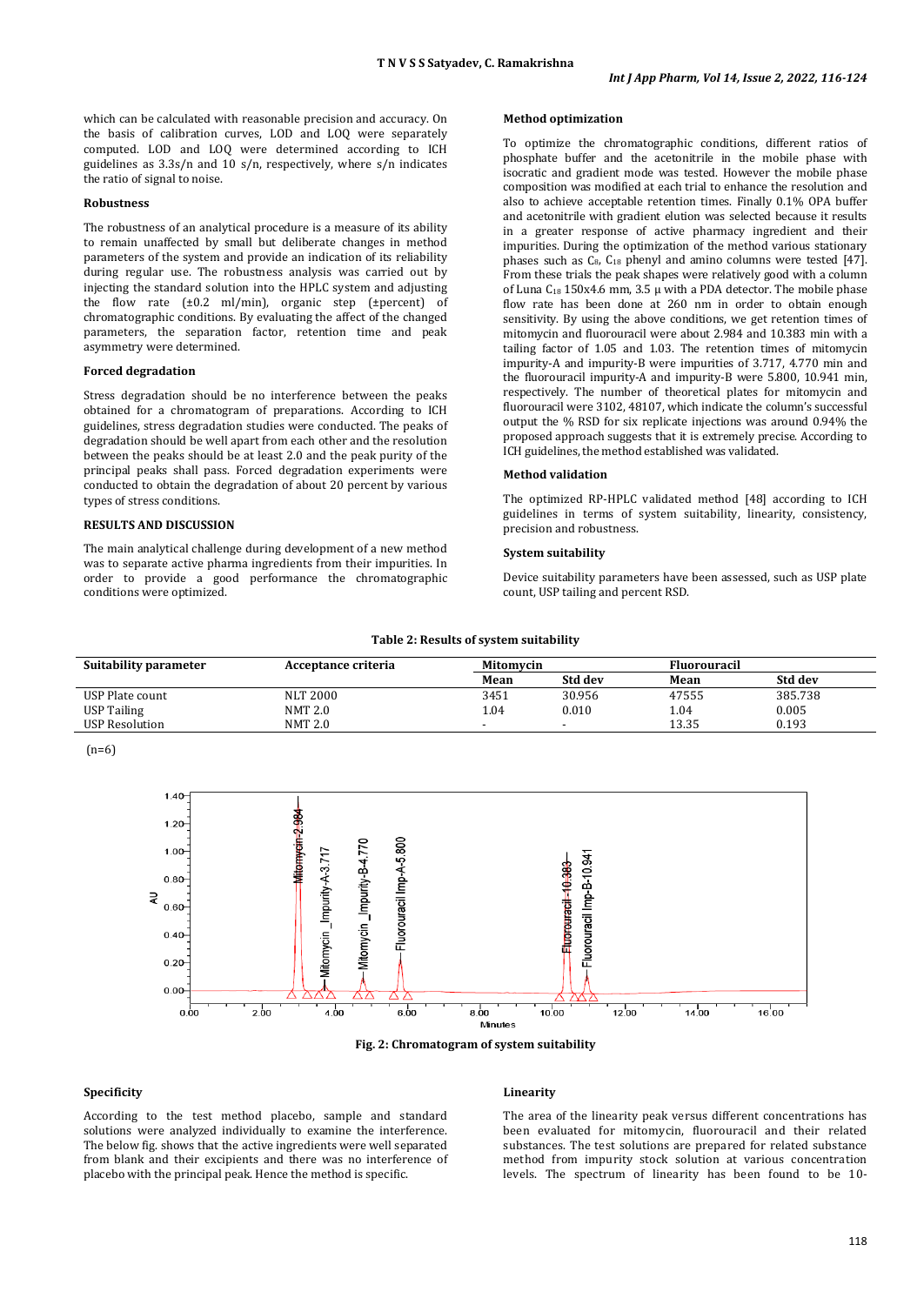150µg/ml of mitomycin, 5-75 µg/ml fluorouracil and 0.5-7.5 μg/ml each impurity of mitomycin and fluorouracil. Under optimum chromatographic conditions, we get linear relations between the

peak areas and the peak regions corresponding pitch concentrations. The correlation coefficients for all the components were under the limit.



|  | Fig. 3: Chromatogram of blank |  |  |  |
|--|-------------------------------|--|--|--|
|--|-------------------------------|--|--|--|

# **Table 3: Linearity results of mitomycin, fluorouracil and their impurities**

|             |                    |          | A                  |        |                    |        |
|-------------|--------------------|----------|--------------------|--------|--------------------|--------|
| Linearity   | Mitomycin          |          | $Imp-A$            |        | $Imp-B$            |        |
|             | Conc. $(\mu g/ml)$ | Area     | Conc. $(\mu g/ml)$ | Area   | Conc. $(\mu g/ml)$ | Area   |
| Linearity-1 | 10                 | 995452   | 0.5                | 30930  | 0.5                | 50986  |
| Linearity-2 | 25                 | 2647909  | 1.25               | 71994  | 1.25               | 155072 |
| Linearity-3 | 50                 | 5498961  | 2.5                | 146548 | 2.5                | 328439 |
| Linearity-4 | 100                | 10336275 |                    | 272860 |                    | 621459 |
| Linearity-5 | 125                | 12236122 | 6.25               | 342684 | 6.25               | 766171 |
| Linearity-6 | 150                | 14985674 | 7.5                | 405764 | 7.5                | 921159 |
| Slope       | 99103.67           |          | 53892.42           |        | 123150.03          |        |
| Intercept   | 158957.55          |          | 4464.89            |        | 1547.91            |        |
| CC          | 0.99912            |          | 0.99972            |        | 0.99964            |        |

| B           |                     |         |                    |         |                    |         |
|-------------|---------------------|---------|--------------------|---------|--------------------|---------|
| Linearity   | <b>Fluorouracil</b> |         | Imp-A              |         |                    |         |
|             | Conc. $(\mu g/ml)$  | Area    | Conc. $(\mu g/ml)$ | Area    | Conc. $(\mu g/ml)$ | Area    |
| Linearity-1 |                     | 703856  | 0.5                | 140060  | 0.5                | 92975   |
| Linearity-2 | 12.5                | 1677472 | 1.25               | 372964  | 1.25               | 226087  |
| Linearity-3 | 25                  | 3521197 | 2.5                | 779597  | 2.5                | 458160  |
| Linearity-4 | 50                  | 6555366 | 5                  | 1524653 | 5.                 | 868924  |
| Linearity-5 | 62.5                | 8097411 | 6.25               | 1877405 | 6.25               | 1095114 |
| Linearity-6 | 75                  | 9515457 | 7.5                | 2240095 | 7.5                | 1315810 |
| Slope       | 127263.01           |         | 300307.34          |         | 174264.37          |         |
| Intercept   | 114323.82           |         | 3957.87            |         | 6998.51            |         |
| CC          | 0.99945             |         | 0.99984            |         | 0.99988            |         |
|             |                     |         |                    |         |                    |         |

# **Table 3: Results of accuracy**

| S. No | % Level  | Mitomycin  |         | <b>Fluorouracil</b> |         |  |
|-------|----------|------------|---------|---------------------|---------|--|
|       |          | % Recovery | Std dev | % Recovery          | Std dev |  |
|       | ٣Λ<br>эv | 100.1      | 0.208   | 99.9                | 0.252   |  |
| ∼     | 100      | 100.1      | 0.101   | 100.2               | 0.265   |  |
|       | 150      | 100.0      | 0.201   | 99.9                | 0.153   |  |

(n=3)

# **Accuracy**

Accuracy was conducted in triplicate by analyzing active pharma ingredient sample solution spiked with known amounts of all the impurities at three kinds of concentration levels of 50, 100 and 150% of each at a specified limit. For all impurities, percentage recoveries were measured and found to be within the limit.

# **Precision**

The precision [49] of an analytical technique is the degree of closeness of a series of measurements derived from multiple homogeneous mixture samplings. The exactness of the process of related substances was performed by injection of six individual injection determinations of mitomycin (100 ppm) and fluorouracil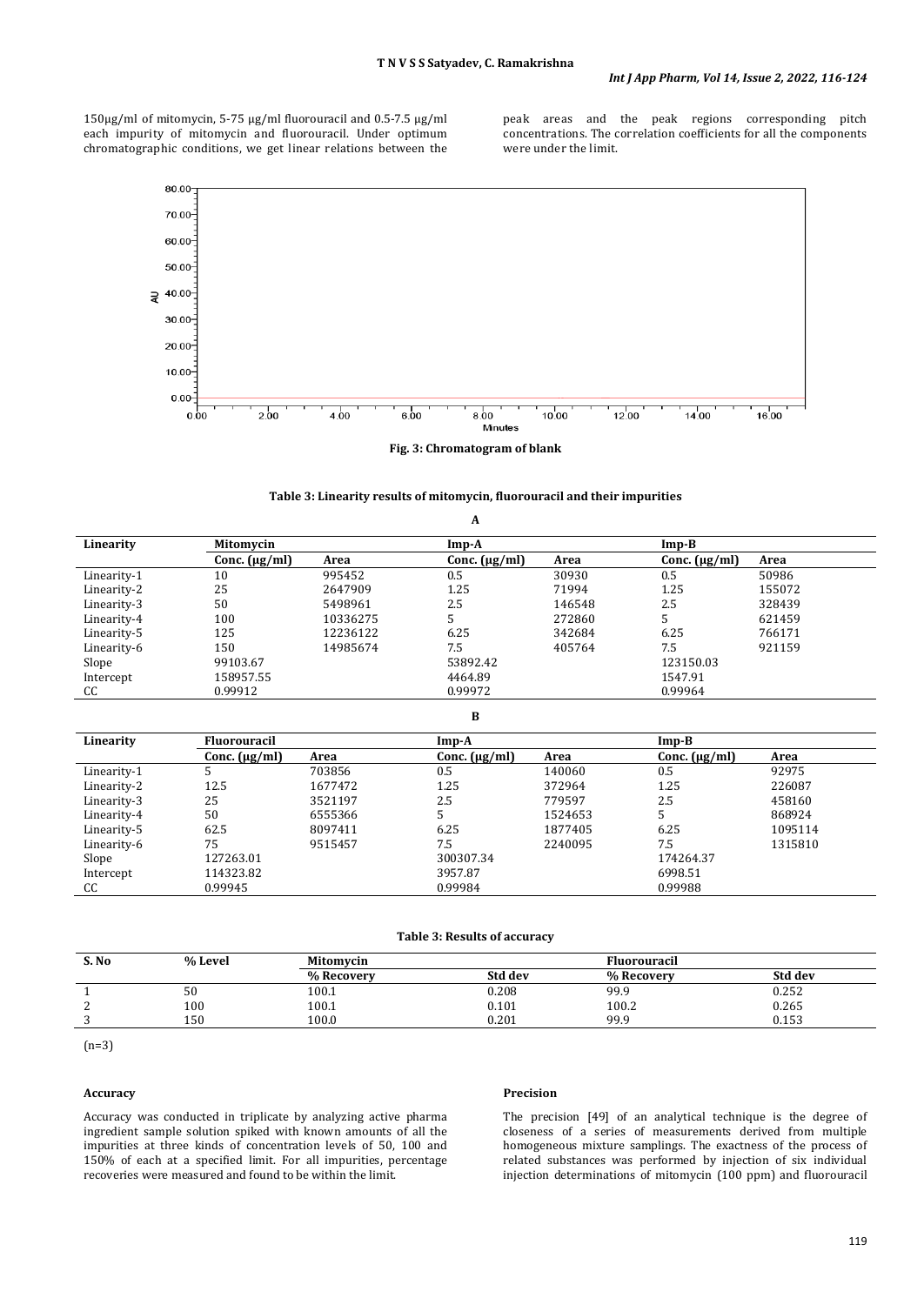(50 ppm) spiked with that of each of 5% of imp-A and imp-B of mitomycin and imp-A and imp-B of fluorouracil. The % RSD was determined for each impurity and the results have shown that the technique is precise under the specified experimental conditions.



**Fig. 4: Calibration plots of (A) Mitomycin (B) Mitymycin imp-A (C) Mitomycin imp-B (D) Fluorouracil (E) Fluorouracil Imp-A (F) Fluorouracil imp-B**

| Sample  | % of related substances |            |                    |            |                         |                    |  |  |
|---------|-------------------------|------------|--------------------|------------|-------------------------|--------------------|--|--|
| number  | Mitomycin               |            |                    |            | <b>Fluorouracil</b>     |                    |  |  |
|         | Spiked                  | Total      | % Purity           | Spiked     | <b>Total impurities</b> | % Purity           |  |  |
|         | impurities              | impurities | $(100$ -total imp) | impurities |                         | $(100$ -total imp) |  |  |
|         | 5.15                    | 0.69       | 99.31              | 5.06       | 0.55                    | 99.45              |  |  |
| 2       | 5.16                    | 0.62       | 99.38              | 5.07       | 0.57                    | 99.43              |  |  |
| 3       | 5.14                    | 0.67       | 99.33              | 5.09       | 0.51                    | 99.49              |  |  |
| 4       | 5.13                    | 0.63       | 99.37              | 5.01       | 0.54                    | 99.46              |  |  |
| 5       | 5.18                    | 0.61       | 99.39              | 5.03       | 0.52                    | 99.48              |  |  |
| 6       | 5.17                    | 0.65       | 99.35              | 5.04       | 0.59                    | 99.41              |  |  |
| Average | 5.16                    | 0.65       | 99.36              | 5.05       | 0.55                    | 99.45              |  |  |
| Std Dev | 0.019                   | 0.031      | 0.031              | 0.029      | 0.030                   | 0.030              |  |  |
| $%$ RSD | 0.36                    | 4.78       | 0.03               | 0.57       | 5.51                    | 0.03               |  |  |

**Table 4: Intraday precision results of mitomycin and fluorouracil**

(n=6)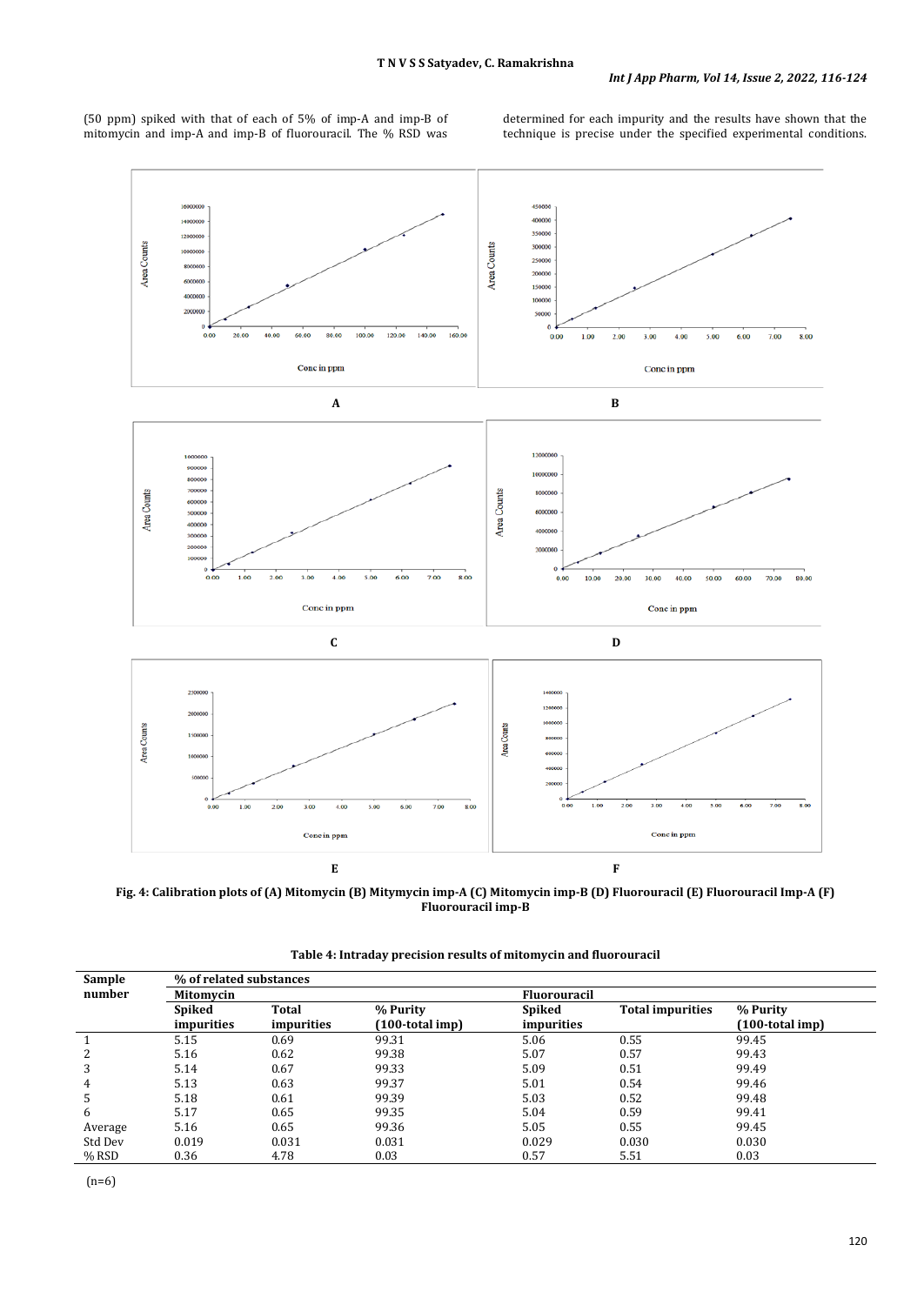

#### **Intermediate precision**

Six replicates of the sample solution were analyzed on various analysts and different instruments were tested on separate days. The peak areas used to measure mean percent RSD values were measured. The following table gives the results.

# **LOD and LOQ**

By steadily injecting the lower ones, LOD and LOQ of the compounds were carried out. The periodic solution concentrations of the LOD concentrations of Mitomycin and its impurities were 3.03, 0.15, 0.15 and their values for s/n are 8, 4, 4; Fluorouracil and its impurities were 1.52, 0.15, 0.15 and their s/n values were 6, 4, 4. The LOQ concentrations of Mitomycin and its impurities were 10, 0.5, 0.5 and their s/n values were 27, 22, 22; Fluorouracil and its impurities were 5, 0.5, 0.5 and their s/n values were 25, 23, 22, respectively. This method is validated as per the ICH guidelines [50-53].

### **Robustness**

The conditions of the experiment were designed to test the robustness of the established system intentionally altered [54], such as flow rate, mobile phase in organic percentage in all these varied conditions [55, 56]. The resolution between active pharma ingredients from impurities was not significantly affected and there was no significant influence on the time of retention, plate count and tailing factor. Hence this method was robust.

#### **Table 5: Inter-day outcomes of accuracy of mitomycin and fluorouracil**

| Sample  | % Related substances |                         |                    |                     |                         |                    |
|---------|----------------------|-------------------------|--------------------|---------------------|-------------------------|--------------------|
| number  | Mitomycin            |                         |                    | <b>Fluorouracil</b> |                         |                    |
|         | Spiked               | <b>Total impurities</b> | % Purity           | Spiked              | <b>Total impurities</b> | % Purity           |
|         | impurities           |                         | $(100$ -total imp) | impurities          |                         | $(100$ -total imp) |
|         | 5.06                 | 0.71                    | 99.29              | 5.13                | 0.69                    | 99.31              |
|         | 5.07                 | 0.75                    | 99.25              | 5.17                | 0.67                    | 99.33              |
| 3       | 5.08                 | 0.73                    | 99.27              | 5.19                | 0.68                    | 99.32              |
| 4       | 5.03                 | 0.74                    | 99.26              | 5.15                | 0.64                    | 99.34              |
| 5       | 5.04                 | 0.72                    | 99.28              | 5.16                | 0.63                    | 99.37              |
| 6       | 5.06                 | 0.74                    | 99.26              | 5.14                | 0.68                    | 99.32              |
| Average | 5.06                 | 0.73                    | 99.27              | 5.16                | 0.67                    | 99.33              |
| Std Dev | 0.019                | 0.015                   | 0.015              | 0.022               | 0.024                   | 0.021              |
| $%$ RSD | 0.37                 | 2.01                    | 0.01               | 0.42                | 3.65                    | 0.02               |

(n=6)



**Fig. 6: Chromatogram of (A) LOD and (B) LOQ**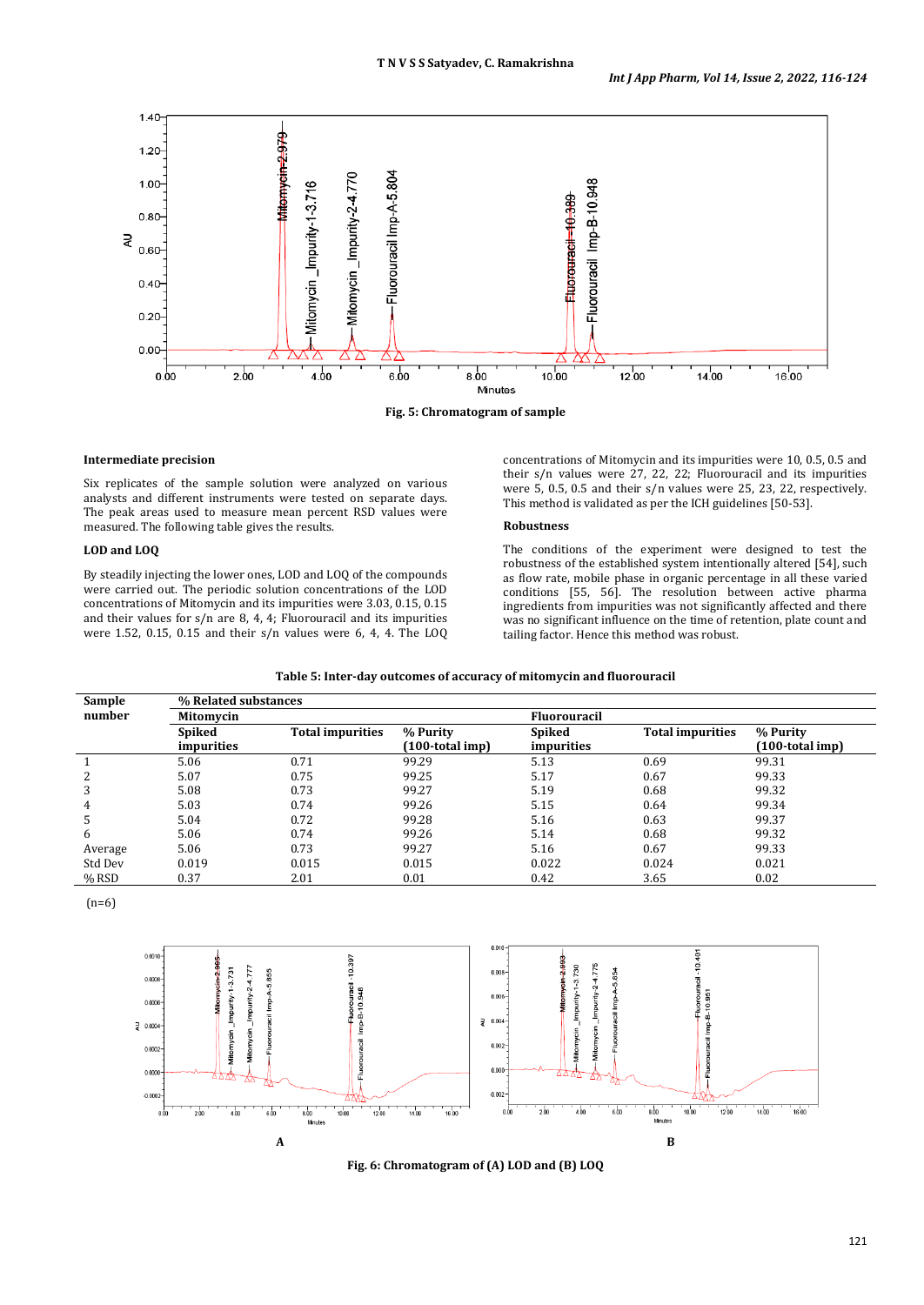# **Table 6: Robustness data of mitomycin and fluorouracil**

| Parameter name                    | % RSD     |              |  |
|-----------------------------------|-----------|--------------|--|
|                                   | Mitomvcin | Fluorouracil |  |
| Flow minus $(0.8 \text{ ml/min})$ | 0.64      | 0.72         |  |
| Flow plus $(1.2 \text{ ml/min})$  | 0.38      | 0.68         |  |
| Organic minus (-10%)              | 0.59      | 0.29         |  |
| Organic plus $(+10\%)$            | 0.52      | 0.64         |  |

RSD-Relative standard deviation; All the values are presented as mean±SD (n=3)

#### **Degradation studies**

Mitomycin and Fluorouracil sample was subjected into various forced degradation conditions [57-59] to effect partial degradation of the drug. Studies of forced degradation have carried out to find out that the method [60] is suitable for products of degradation [61-63]. In addition, the studies provide details about the conditions during which the drug is unstable in order that the measures are often taken during formulation to avoid potential instabilities [64, 65].

#### **Acid degradation**

1 ml of sample stock solution was taken into 10 ml volumetric flask and 1 ml of 1N HCl was added and left it for 15 min. After 15 min ml of 1N NaOH was added and volume was made up to the mark with diluents.

### **Alkali degradation**

In 1 ml of sample stock solution (10 ml volumetric flask), 1 ml of 1N NaOH was added and leaft it for 15 min. After 15 min 1 ml of 1N HCl was added and made up to the mark with diluents.

#### **Peroxide degradation**

In 1 ml of sample stock solution in a 10 ml volumetric flask, 0.3 ml of 30% hydrogen peroxide was added and leaft it for 15 min. After 15 min, volume was made up to the mark with diluents.

### **Reduction degradation**

1 ml of sample stock solution was transferred into 10 ml volumetric flask and 1 ml of 30% sodium bisulphate solution was added and left it for 15 min. After 15 min, volume was made up to the mark with diluents.

# **Thermal degradation**

Take 1 ml of sample stock solution into 10 ml volumetric flask make up to the mark with diluents. After that keep the sample solution in an oven for 6 hr at 105 °C.

### **Degradation of hydrolysis**

1 ml of sample stock solution was taken into 10 ml volumetric flask and 1 ml of HPLC grade water was added and left for 15 min. After 15 min, volume was made up to the mark with diluents.

#### **Table 8: Forced degradation results of mitomycin and fluorouracil**

| <b>Degradation condition</b> | Mitomycin |       | <b>Fluorouracil</b> |       |
|------------------------------|-----------|-------|---------------------|-------|
|                              | % Assay   | % Deg | % Assay             | % Deg |
| Acid degradation             | 86.8      | 13.2  | 85.2                | 14.8  |
| Alkali degradation           | 86.3      | 13.7  | 84.4                | 15.6  |
| Peroxide degradation         | 85.2      | 14.8  | 84.7                | 15.2  |
| Reduction degradation        | 87.1      | 12.9  | 85.9                | 14.1  |
| Thermal degradation          | 87.7      | 12.3  | 87.5                | 12.5  |
| Hydrolysis degradation       | 88.4      | 11.6  | 87.1                | 12.9  |

#### **CONCLUSION**

We present in this article simple, selective, validated and welldefined stability that shows gradient RP-HPLC methodology for the quantitative determination of Mitomycin and Fluorouracil as well as their chromatographic impurities was well established. All the products of degradation formed during the stress conditions and the related impurities of active pharma ingredients are well separated and peaks were well resolved from each other and separate with an appropriate retention time, indicating that the proposed method to be fast, simple, feasible and affordable in RS condition. Therefore the developed method during stability tests, it can be used for routine analysis of production samples and to verify the quality of drug samples during stability studies.

# **ACKNOWLEDGEMENT**

The author is thankful to the management of P B Siddhartha College of Arts and Science for their encouragement and Shree Icon Pharmaceutical Laboratories, Vijayawada for providing laboratory equipment.

#### **FUNDING**

Nil

# **AUTHORS CONTRIBUTIONS**

All the authors have contributed equally.

#### **CONFLICTS OF INTERESTS**

Declared none

#### **REFERENCES**

- 1. Clokie Martha RJ, Kropinski Andrew M. (Andrew Maitland Boleslaw) bacteriophages. Methods Protoc; 2009.
- 2. Danshiitsoodol N, de Pinho CA, Matoba Y, Kumagai T, Sugiyama M. The mitomycin C (MMC)-binding protein from MMCproducing microorganisms protects from the lethal effect of bleomycin: crystallographic analysis to elucidate the binding mode of the antibiotic to the protein. J Mol Biol. 2006;360(2):398-408. doi: [10.1016/j.jmb.2006.05.017,](https://doi.org/10.1016/j.jmb.2006.05.017) PMID [16756991.](https://www.ncbi.nlm.nih.gov/pubmed/16756991)
- 3. Addison K, Braden JH, Cupp JE, emmert D, Hall LA, Hall T, Hess B, Kohn D, Kruse MT, McLendon K, McQueary J, Musa D, Olenik KL, Quinsey CA, Reynolds R, Servais C, Watters A, Wiedemann LA, Wilkins M, Wills M, Vogt NE. Update: guidelines for defining the legal health record for disclosure purposes. J AHIMA. 2005;76(8):64A-G. PMI[D 16245584.](https://www.ncbi.nlm.nih.gov/pubmed/16245584)
- 4. Greub G, Raoult D. Morphology of legionella pneumophila according to their location within Hartmanella vermiformis.<br>Res Microbiol. 2003;154(9):619-21. doi: 10.1016/ 2003;154(9):619-21. [j.resmic.2003.08.003,](https://doi.org/10.1016/j.resmic.2003.08.003) PMI[D 14596898.](https://www.ncbi.nlm.nih.gov/pubmed/14596898)
- 5. Burstein D, Amaro F, Zusman T, Lifshitz Z, Cohen O, Gilbert JA, Pupko T, Shuman HA, Segal G. Genomic analysis of 38 legionella species identifies large and diverse effector repertoires. Nat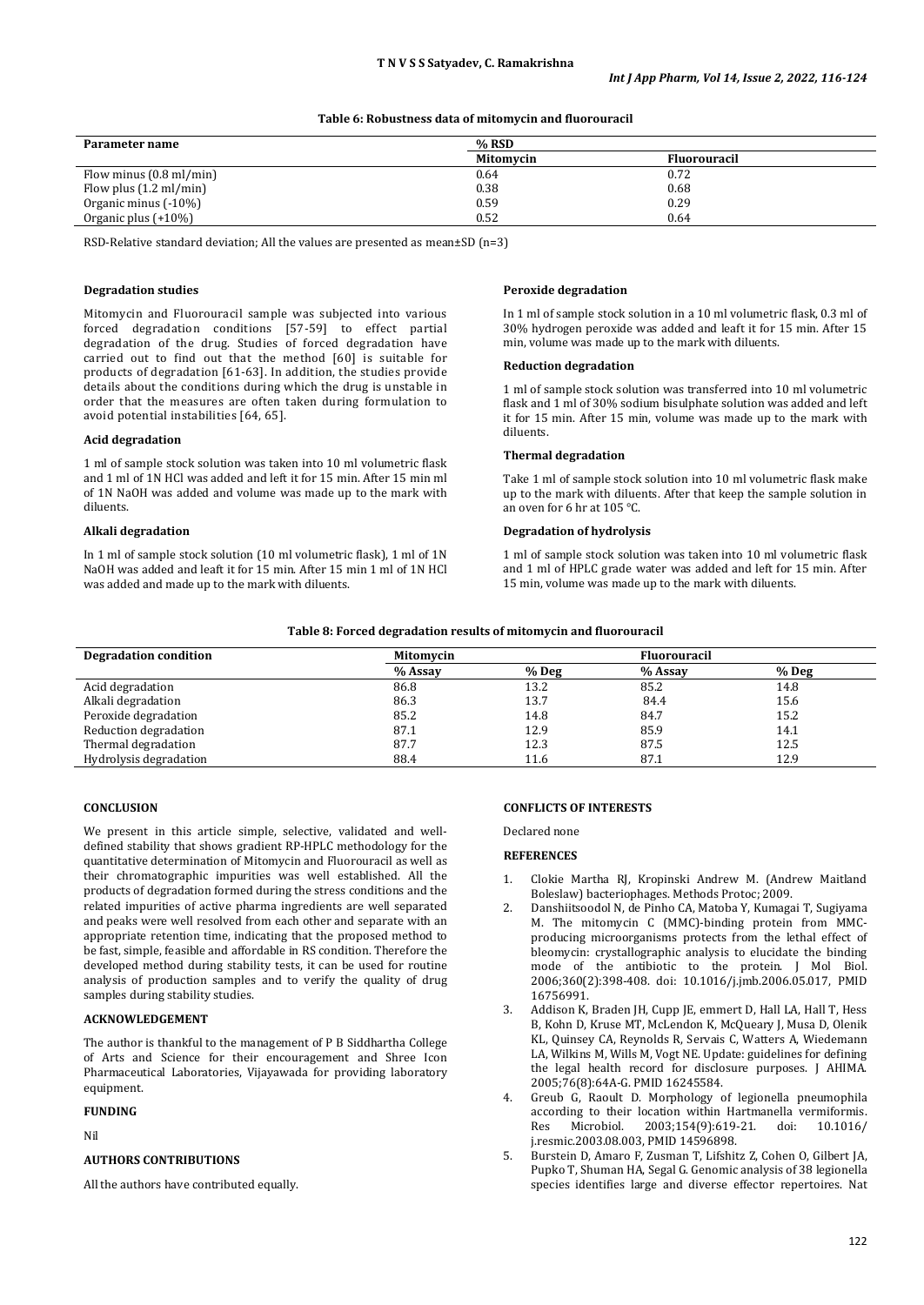Genet. 2016;48(2):167-75. doi: [10.1038/ng.3481,](https://doi.org/10.1038/ng.3481) PMID [26752266.](https://www.ncbi.nlm.nih.gov/pubmed/26752266)

- 6. Ashley B, Abu KY. Evolution of the arsenal of legionella pneumophila effectors to modulate protest. Hosts mBio. 2018;9:1313.
- 7. Charpentier X, Kay E, Schneider D, Shuman HA. Antibiotics and UV radiation induce competence for natural transformation in legionella pneumophila. J Bacteriol. 2011;193(5):1114-21. doi: [10.1128/JB.01146-10,](https://doi.org/10.1128/JB.01146-10) PMI[D 21169481.](https://www.ncbi.nlm.nih.gov/pubmed/21169481)
- 8. Lederberg J. The transformation of genetics by DNA: an anniversary celebration of Avery, MacLeod and McCarty<br>
(1944). Genetics. 1994:136(2):423-6. doi: 1994;136(2):423-6. [10.1093/genetics/136.2.423.](https://doi.org/10.1093/genetics/136.2.423) PMI[D 8150273.](https://www.ncbi.nlm.nih.gov/pubmed/8150273)
- 9. Cohen SN, Chang AC, Hsu L. Nonchromosomal antibiotic resistance in bacteria: genetic transformation of Escherichia coli by R-factor DNA. Proc Natl Acad Sci U S A. 1972;69(8):2110-4. doi[: 10.1073/pnas.69.8.2110,](https://doi.org/10.1073/pnas.69.8.2110) PMI[D 4559594.](https://www.ncbi.nlm.nih.gov/pubmed/4559594)
- 10. Houot B, Svetec N, Godoy Herrera R, Ferveur JF. Effect of laboratory acclimation on the variation of reproduction-related characters in drosophila melanogaster. J Exp Biol. 2010;213(13):2322-31. doi: [10.1242/jeb.041566,](https://doi.org/10.1242/jeb.041566) PMI[D 20543131.](https://www.ncbi.nlm.nih.gov/pubmed/20543131)
- 11. Troha K, Nagy P, Pivovar A, Lazzaro BP, Hartley PS, Buchon N. Nephrocytes remove microbiota-derived peptidoglycan from the systemic circulation to maintain immune homeostasis.<br>
Immunity. 2019:51(4):625-37.e3. doi: 10.1016/ 2019;51(4):625-37.e3. [j.immuni.2019.08.020,](https://doi.org/10.1016/j.immuni.2019.08.020) PMI[D 31564469.](https://www.ncbi.nlm.nih.gov/pubmed/31564469)
- 12. Brunet S, Verlhac MH. Positioning to get out of meiosis: the asymmetry of division. Hum Reprod Update. 2011;17(1):68-75. doi: [10.1093/humupd/dmq044,](https://doi.org/10.1093/humupd/dmq044) PMI[D 20833637.](https://www.ncbi.nlm.nih.gov/pubmed/20833637)
- 13. Brar GA, Yassour M, Friedman N, Regev A, Ingolia NT, Weissman JS. High-resolution view of the yeast meiotic program revealed by ribosome profiling. Science. 2012;335(6068):552-7. doi: [10.1126/science.1215110,](https://doi.org/10.1126/science.1215110) PMID [22194413.](https://www.ncbi.nlm.nih.gov/pubmed/22194413)
- 14. Schewe MJ, Suzuki DT, Erasmus U. The genetic effects of mitomycin C in drosophila melanogaster. II. Induced meiotic recombination. Mutat Res. 1971;12(3):269-79. doi: recombination. Mutat Res. [10.1016/0027-5107\(71\)90015-7,](https://doi.org/10.1016/0027-5107(71)90015-7) PMI[D 5563942.](https://www.ncbi.nlm.nih.gov/pubmed/5563942)
- 15. Durvasula A, Fulgione A, Gutaker RM, Alacakaptan SI, Flood PJ, Neto C, Tsuchimatsu T, Burbano HA, Pico FX, Alonso-Blanco C, Hancock AM. African genomes illuminate the early history and transition to selfing in Arabidopsis thaliana. Proc Natl Acad Sci USA. 2017;114(20):5213-8. doi: [10.1073/pnas.1616736114,](https://doi.org/10.1073/pnas.1616736114)  PMI[D 28473417.](https://www.ncbi.nlm.nih.gov/pubmed/28473417)
- 16. Fulgione A, Hancock AM. Archaic lineages broaden our view on the history of arabidopsis thaliana. New Phytol. 2018;219(4):1194-8. doi[: 10.1111/nph.15244,](https://doi.org/10.1111/nph.15244) PMI[D 29862511.](https://www.ncbi.nlm.nih.gov/pubmed/29862511)
- 17. Kalatova B, Jesenska R, Hlinka D, Dudas M. Tripolar mitosis in human cells and embryos: occurrence, pathophysiology and medical implications. Acta Histochem. 2015;117(1):111-25. doi: [10.1016/j.acthis.2014.11.009,](https://doi.org/10.1016/j.acthis.2014.11.009) PMID [25554607.](https://www.ncbi.nlm.nih.gov/pubmed/25554607)
- 18. Wilkins AS, Holliday R. The evolution of meiosis from mitosis.<br>
Genetics. 2009:181(1):3-12. doi: 10.1534/genetics. [10.1534/genetics.](https://doi.org/10.1534/genetics.108.099762) [108.099762,](https://doi.org/10.1534/genetics.108.099762) PMI[D 19139151.](https://www.ncbi.nlm.nih.gov/pubmed/19139151)
- 19. Bleuyard JY, Gallego ME, Savigny F, White CI. Differing requirements for the Arabidopsis Rad51 paralogs in meiosis<br>and DNA repair. Plant I. 2005:41(4):533-45. doi: and DNA repair. Plant J. 2005;41(4):533-45. [10.1111/j.1365-313X.2004.02318.x,](https://doi.org/10.1111/j.1365-313X.2004.02318.x) PMI[D 15686518.](https://www.ncbi.nlm.nih.gov/pubmed/15686518)
- 20. Feng J, Shi W, Zhang S, Zhang Y. Identification of new compounds with high activity against stationary phase Borrelia burgdorferi from the NCI compound collection. Emerg Microbes Infect. 2015;4:e31. doi: [10.1038/emi.2015.31,](https://doi.org/10.1038/emi.2015.31) PMID [26954881.](https://www.ncbi.nlm.nih.gov/pubmed/26954881)
- 21. Bijaya S, Brown Autumn V, Matluck Nicole E, Hu Linden T, Lewis K. Borrelia burgdorferi, the causative agent of lyme disease, foms drug-tolerant persister cells. Antimicrob Agents Chemother. 2015;59:00864-15.
- 22. Rustagi T, Aslanian HR, Laine L. Treatment of refractory gastrointestinal strictures with mitomycin c: a systematic review. J Clin Gastroenterol. 2015;49(10):837-47. doi: [10.1097/MCG.0000000000000295,](https://doi.org/10.1097/MCG.0000000000000295) PMI[D 25626632.](https://www.ncbi.nlm.nih.gov/pubmed/25626632)
- 23. Abourne E, Clarke JC, Schlottmann PG, Evans JR. Mitomycin C versus5-fluorouracil for wound healing in glaucoma surgery. Cochrane Database Syst Rev. 2015;11:CD006259.
- 24. Majmudar PA, Forstot SL, Dennis RF, Nirankari VS, Damiano RE, Brenart R, Epstein RJ, Damiano Richard E. Topical mitomycin-C for subepithelial fibrosis after refractive corneal<br>surgery. 0phthalmology. 2000;107(1):89-94. doi: surgery. Ophthalmology. 2000;107(1):89-94. doi: [10.1016/s0161-6420\(99\)00019-6,](https://doi.org/10.1016/s0161-6420(99)00019-6) PMI[D 10647725.](https://www.ncbi.nlm.nih.gov/pubmed/10647725)
- 25. Cheng SM, Feng YF, Xu L, Li Y, Huang JH. Efficacy of mitomycin C in endoscopic dacryocystorhinostomy: a systematic review and meta-analysis. PLOS ONE. 2013;8(5):e62737. doi: [10.1371/journal.pone.0062737,](https://doi.org/10.1371/journal.pone.0062737) PMI[D 23675423.](https://www.ncbi.nlm.nih.gov/pubmed/23675423)
- 26. Dimitriadis GK, Angelousi A, Weickert MO, Randeva HS, Kaltsas G, Grossman A. Paraneoplastic endocrine syndromes. Endocr Relat Cancer. 2017;24(6):R173-90. doi[: 10.1530/ERC-17-0036,](https://doi.org/10.1530/ERC-17-0036)  PMI[D 28341725.](https://www.ncbi.nlm.nih.gov/pubmed/28341725)
- Emilsson L, Holme Ø, Bretthauer M, Cook NR, Buring JE, Løberg M, Adami HO, Sesso HD, Gaziano MJ, Kalager M. Systematic review with meta-analysis: the comparative effectiveness of aspirin vs. screening for colorectal cancer prevention. Aliment Pharmacol Ther. 2017;45(2):193-204. doi: [10.1111/apt.13857,](https://doi.org/10.1111/apt.13857)  PMI[D 27859394.](https://www.ncbi.nlm.nih.gov/pubmed/27859394)
- 28. Sultan R, Haider Z, Chawla TU. Diagnostic accuracy of CT scan in staging resectable esophageal cancer. J Pak Med Assoc. 2016;66(1):90-2. PMI[D 26712189.](https://www.ncbi.nlm.nih.gov/pubmed/26712189)
- 29. Stoita A, Penman ID, Williams DB. Review of screening for pancreatic cancer in high-risk individuals. World J<br>Gastroenterol. 2011;17(19):2365-71. doi: 2011;17(19):2365-71. [10.3748/wjg.v17.i19.2365,](https://doi.org/10.3748/wjg.v17.i19.2365) PMI[D 21633635.](https://www.ncbi.nlm.nih.gov/pubmed/21633635)
- 30. Burstein HJ, Temin S, Anderson H, Buchholz TA, Davidson NE, Gelmon KE, Giordano SH, Hudis CA, Rowden D, Solky AJ, Stearns V, Winer EP, Griggs JJ. Adjuvant endocrine therapy for women with hormone receptor-positive breast cancer: American society of clinical oncology clinical practice guideline focused update. J Clin Oncol. 2014;32(21):2255-69. doi: [10.1200/JCO.2013.54.2258,](https://doi.org/10.1200/JCO.2013.54.2258) PMI[D 24868023.](https://www.ncbi.nlm.nih.gov/pubmed/24868023)
- 31. Luhn P, Walker J, Schiffman M, Zuna RE, Dunn ST, Gold MA, Smith K, Mathews C, Allen RA, Zhang R, Wang S, Wentzensen N. The role of co-factors in the progression from human papillomavirus infection to cervical cancer. Gynecol Oncol. 2013;128(2):265-70. doi: [10.1016/j.ygyno.2012.11.003,](https://doi.org/10.1016/j.ygyno.2012.11.003) PMID [23146688.](https://www.ncbi.nlm.nih.gov/pubmed/23146688)
- 32. Askew DA, Mickan SM, Soyer HP, Wilkinson D. Effectiveness of 5-fluorouracil treatment for actinic keratosis-a systematic review of randomized controlled trials. Int J Dermatol. 2009;48(5):453-63. doi: [10.1111/j.1365-4632.2009.04045.x,](https://doi.org/10.1111/j.1365-4632.2009.04045.x)  PMI[D 19416373.](https://www.ncbi.nlm.nih.gov/pubmed/19416373)
- 33. Fusco N, Lopez G, Gianelli U. Basal cell carcinoma and seborrheic keratosis: when opposites attract. Int J Surg Pathol. 2015;23(6):464. doi: [10.1177/1066896915593802,](https://doi.org/10.1177/1066896915593802) PMID [26135529.](https://www.ncbi.nlm.nih.gov/pubmed/26135529)
- 34. Moore AY. Clinical applications for topical 5-fluorouracil in the treatment of dermatological disorders. J Dermatolog Treat. 2009;20(6):328-35. doi[: 10.3109/09546630902789326,](https://doi.org/10.3109/09546630902789326) PMID [19954388.](https://www.ncbi.nlm.nih.gov/pubmed/19954388)
- 35. Peters GJ, van der wilt CL, van Moorsel CJ, Kroep JR, Bergman AM, Ackland SP. Basis for effective combination cancer chemotherapy with antimetabolites. Pharmacol Ther. with antimetabolites. Pharmacol 2000;87(2-3):227-53. doi: [10.1016/s0163-7258\(00\)00086-3,](https://doi.org/10.1016/s0163-7258(00)00086-3)  PMI[D 11008002.](https://www.ncbi.nlm.nih.gov/pubmed/11008002)
- 36. Peters GJ, Backus HH, Freemantle S, van Triest B, Codacci Pisanelli G, van der Wilt CL, Smid K, Lunec J, Calvert AH, Marsh S, McLeod HL, Bloemena E, Meijer S, Jansen G, van Groeningen CJ, Pinedo HM. Induction of thymidylate synthase as a 5 fluorouracil resistance mechanism. Biochim Biophys Acta. 2002;1587(2-3):194-205. [4439\(02\)00082-0,](https://doi.org/10.1016/s0925-4439(02)00082-0) PMI[D 12084461.](https://www.ncbi.nlm.nih.gov/pubmed/12084461)
- 37. World Health Organization. World Health Organization model list of essential medicines. 21st list. Geneva: World Health Organization; 2019.
- 38. Bethune G, Campbell J, Rocker A, Bell D, Rendon R, Merrimen J. Clinical and pathologic factors of prognostic significance in penile squamous cell carcinoma in a North American population. Urology. 2012;79(5):1092-7. doi: [10.1016/](https://doi.org/10.1016/j.urology.2011.12.048) [j.urology.2011.12.048,](https://doi.org/10.1016/j.urology.2011.12.048) PMID [22386252.](https://www.ncbi.nlm.nih.gov/pubmed/22386252)
- Marey HM, Mandour SS, Ellakwa AF. Subscleral trabeculectomy with mitomycin-C versus ologen for treatment of glaucoma. J